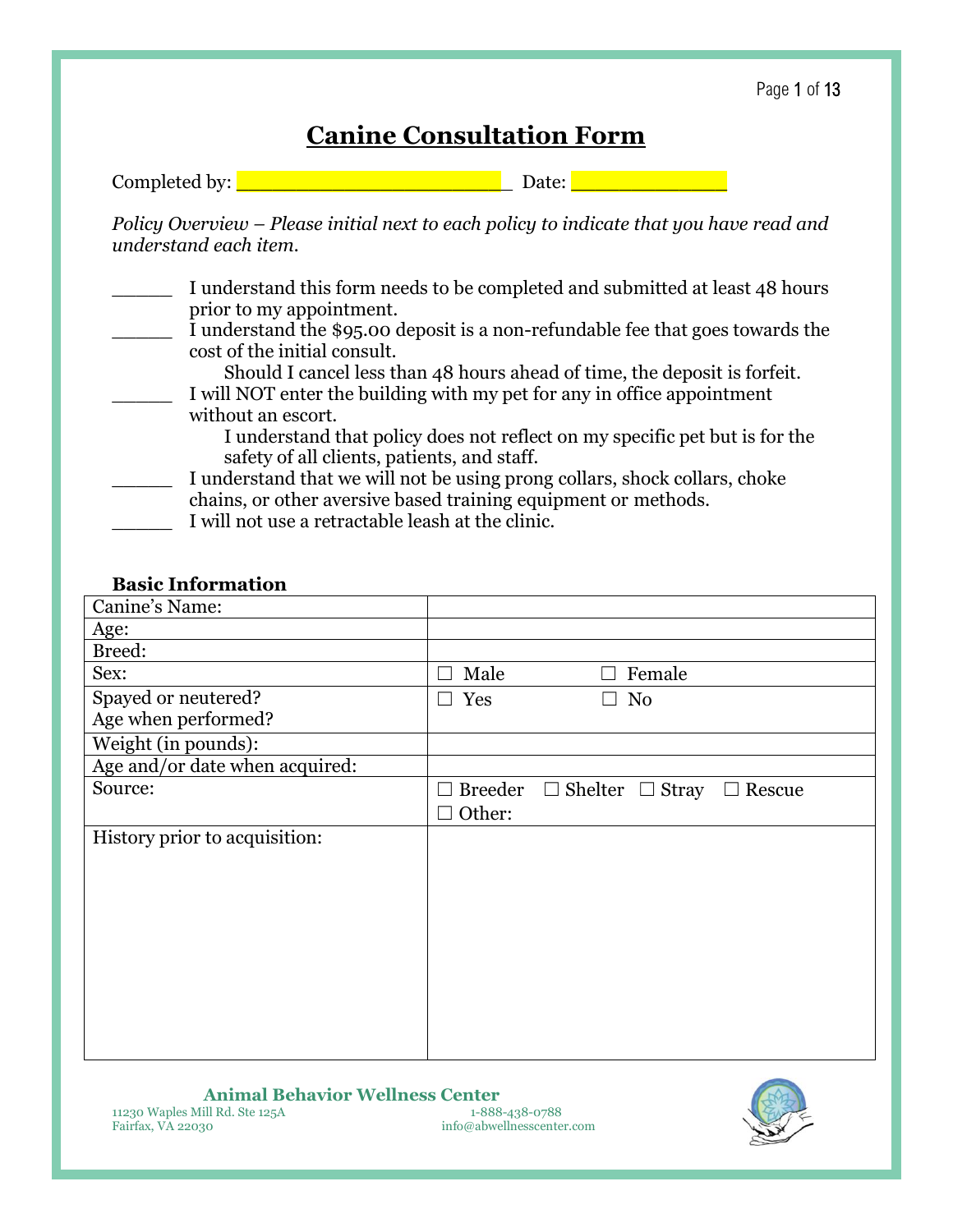Page 2 of 13

| Has your dog been bred?                                                                          | Yes | N <sub>0</sub> |
|--------------------------------------------------------------------------------------------------|-----|----------------|
| How much interaction did he/she have<br>with people and other dogs in the first<br>year of life? |     |                |
| How would you describe your pet's<br>personality?                                                |     |                |

### **Current Problem**

| Describe the problem you are currently   |                         |
|------------------------------------------|-------------------------|
| experiencing.                            |                         |
|                                          |                         |
|                                          |                         |
|                                          |                         |
|                                          |                         |
|                                          |                         |
|                                          |                         |
|                                          |                         |
|                                          |                         |
|                                          |                         |
|                                          |                         |
|                                          |                         |
|                                          |                         |
|                                          |                         |
|                                          |                         |
|                                          |                         |
|                                          |                         |
| How old was the dog when it started:     |                         |
| Is this a chronic or intermittent issue? | Chronic<br>Intermittent |
| Where does the problem commonly          |                         |
| occur?                                   |                         |

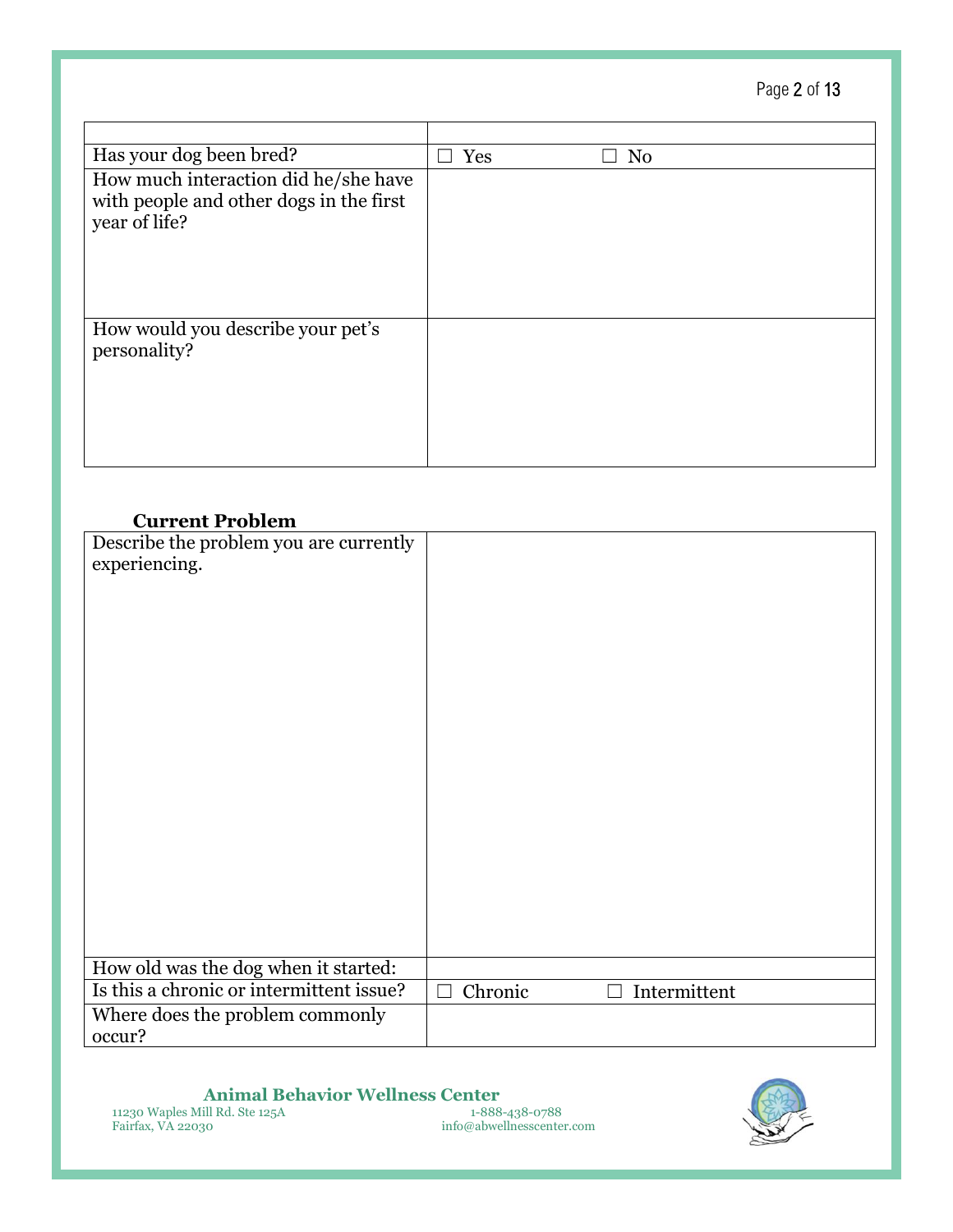| Page 3 of 13 |  |  |  |
|--------------|--|--|--|
|--------------|--|--|--|

| With whom?                                                |      |      |             |  |
|-----------------------------------------------------------|------|------|-------------|--|
| How often?                                                |      |      |             |  |
| If house soiling, does it occur when you                  |      |      |             |  |
| are:                                                      | Home | Away | <b>Both</b> |  |
| If destructive, does it occur when you                    |      |      |             |  |
| are:                                                      | Home | Away | <b>Both</b> |  |
| Any other details surrounding the<br>problem?             |      |      |             |  |
| Is there any legal action pending<br>because of this pet? |      |      |             |  |

### **Medical History**

| Primary Veterinarian Information:     | Clinic Name:<br>Veterinarian's Name:<br>Phone: $\qquad \qquad$ |
|---------------------------------------|----------------------------------------------------------------|
| Date of last veterinary visit:        |                                                                |
| Preferred pharmacy name & telephone:  |                                                                |
| DOB used for Patient's prescriptions: |                                                                |

# Please list your pet's current/regular medications below

Heartworm Preventative:

Flea/Tick Preventative:

| Medication Name | Amount | Frequency |
|-----------------|--------|-----------|
|                 |        |           |
|                 |        |           |
|                 |        |           |
|                 |        |           |
|                 |        |           |
|                 |        |           |

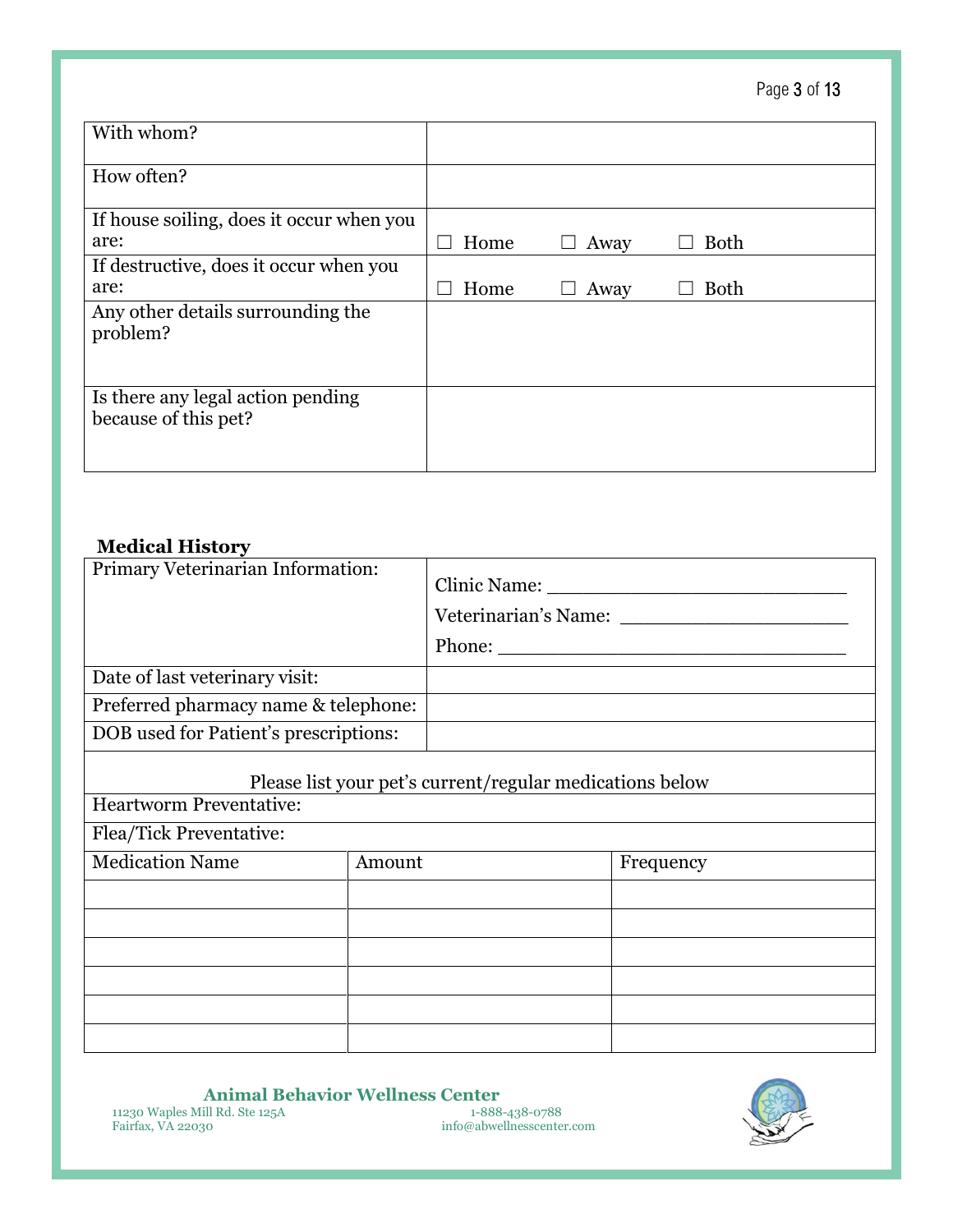Page 4 of 13

| Any changes in eating or drinking?                                                                                                      | Yes<br>Explain:      | N <sub>0</sub>       |
|-----------------------------------------------------------------------------------------------------------------------------------------|----------------------|----------------------|
| Any lumps, bumps, pain, or limping?                                                                                                     | Yes<br>Explain:      | N <sub>0</sub>       |
| Have you noticed any of the following<br>in the last year?                                                                              | Coughing<br>Vomiting | Sneezing<br>Diarrhea |
| Has your dog ever been treated for<br>behavior in the past?<br>If so, please provide treatment plan<br>and any medications/supplements: | Yes<br>Explain:      | N <sub>0</sub>       |
| Does your pet have or ever had<br>seizures?                                                                                             | Yes                  | N <sub>0</sub>       |
| Any chronic medical conditions?                                                                                                         | Yes<br>Explain:      | N <sub>0</sub>       |

#### **Household Occupants**

| - - - -       | Age | Occupation | Relationship w/pet |
|---------------|-----|------------|--------------------|
| Name<br>(you) |     |            |                    |
|               |     |            |                    |
|               |     |            |                    |
|               |     |            |                    |
|               |     |            |                    |
|               |     |            |                    |
|               |     |            |                    |
|               |     |            |                    |
|               |     |            |                    |
|               |     |            |                    |
|               |     |            |                    |
|               |     |            |                    |
|               |     |            |                    |

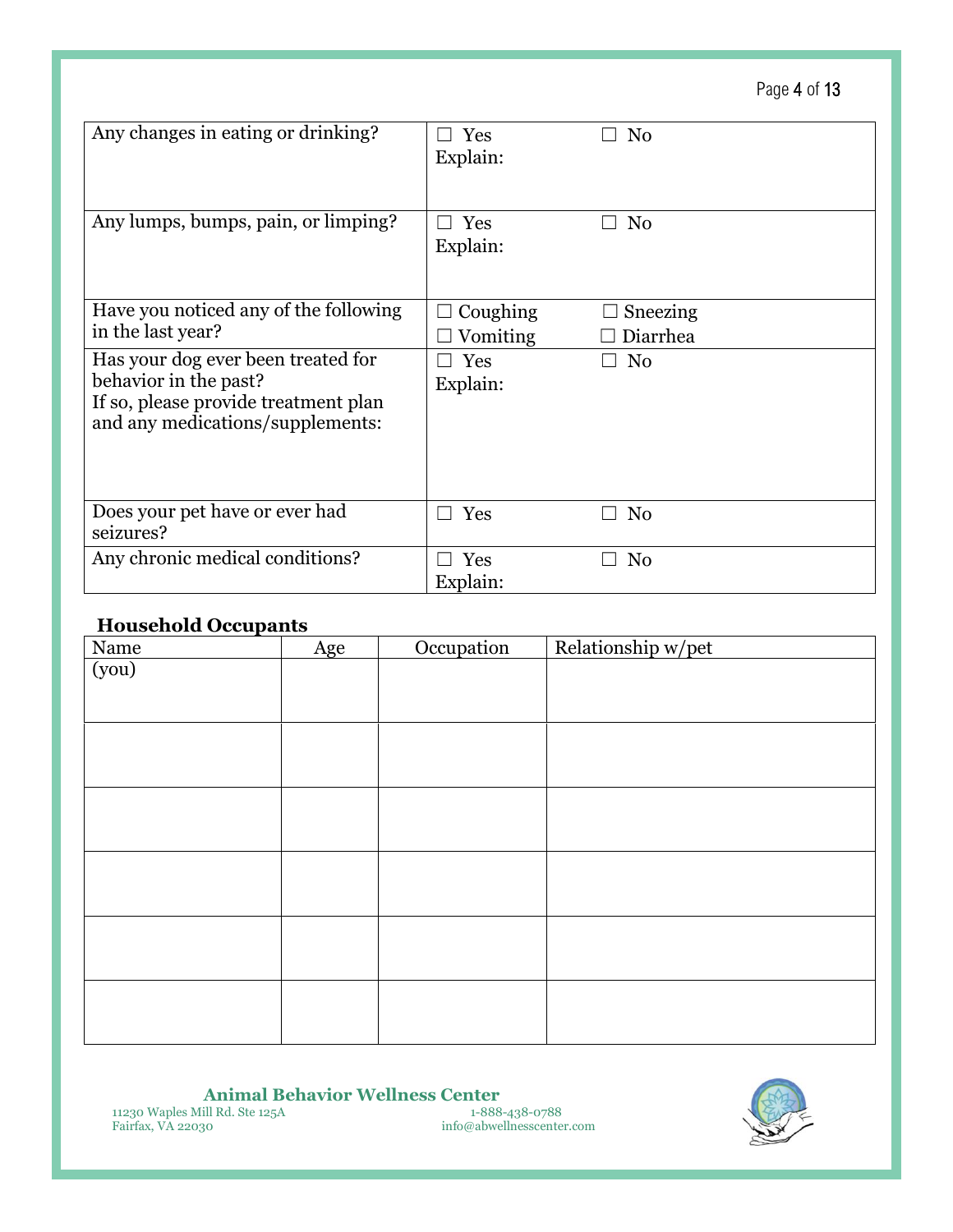Page 5 of 13

| Have you owned dogs before?              | $\Box$ Yes | ∃ No |
|------------------------------------------|------------|------|
| Have you owned this breed of dog before? | $\Box$ Yes | No   |

#### **Household Pets**

| Name | Age, Breed, Sex (neutered?) | Relationship with patient. |
|------|-----------------------------|----------------------------|
|      |                             |                            |
|      |                             |                            |
|      |                             |                            |
|      |                             |                            |
|      |                             |                            |
|      |                             |                            |
|      |                             |                            |
|      |                             |                            |

### **Training and Obedience**

| Has your dog ever attended training    | Yes<br>N <sub>0</sub>                                                       |
|----------------------------------------|-----------------------------------------------------------------------------|
| classes?                               | Company/Trainer:                                                            |
|                                        |                                                                             |
|                                        | Age:                                                                        |
| Have you ever hired a private trainer? | $\Box$ Yes<br>N <sub>0</sub>                                                |
|                                        | Company/Trainer:                                                            |
|                                        |                                                                             |
|                                        | Age:                                                                        |
| How would you rate their learning      | $\Box$ Good<br>$\Box$ Poor<br>Average                                       |
| ability?                               |                                                                             |
| What cues does your dog perform        | $\Box$ Sit<br>$\Box$ Come<br><b>Stay</b><br>$\Box$ Down<br>Fetch<br>$\perp$ |
| regularly and reliably:                | Other:                                                                      |
|                                        |                                                                             |
| Does your dog pull when on leash?      | Sometimes<br>Yes<br>N <sub>0</sub>                                          |
| How do you correct your dog when       |                                                                             |
| he/she misbehaves?                     |                                                                             |
|                                        |                                                                             |
|                                        |                                                                             |
| What types of training aides have you  | Currently:                                                                  |
| used in the past (ex: prong collars,   |                                                                             |
| electric collars, penny can, etc.)     | Previously:                                                                 |
|                                        |                                                                             |

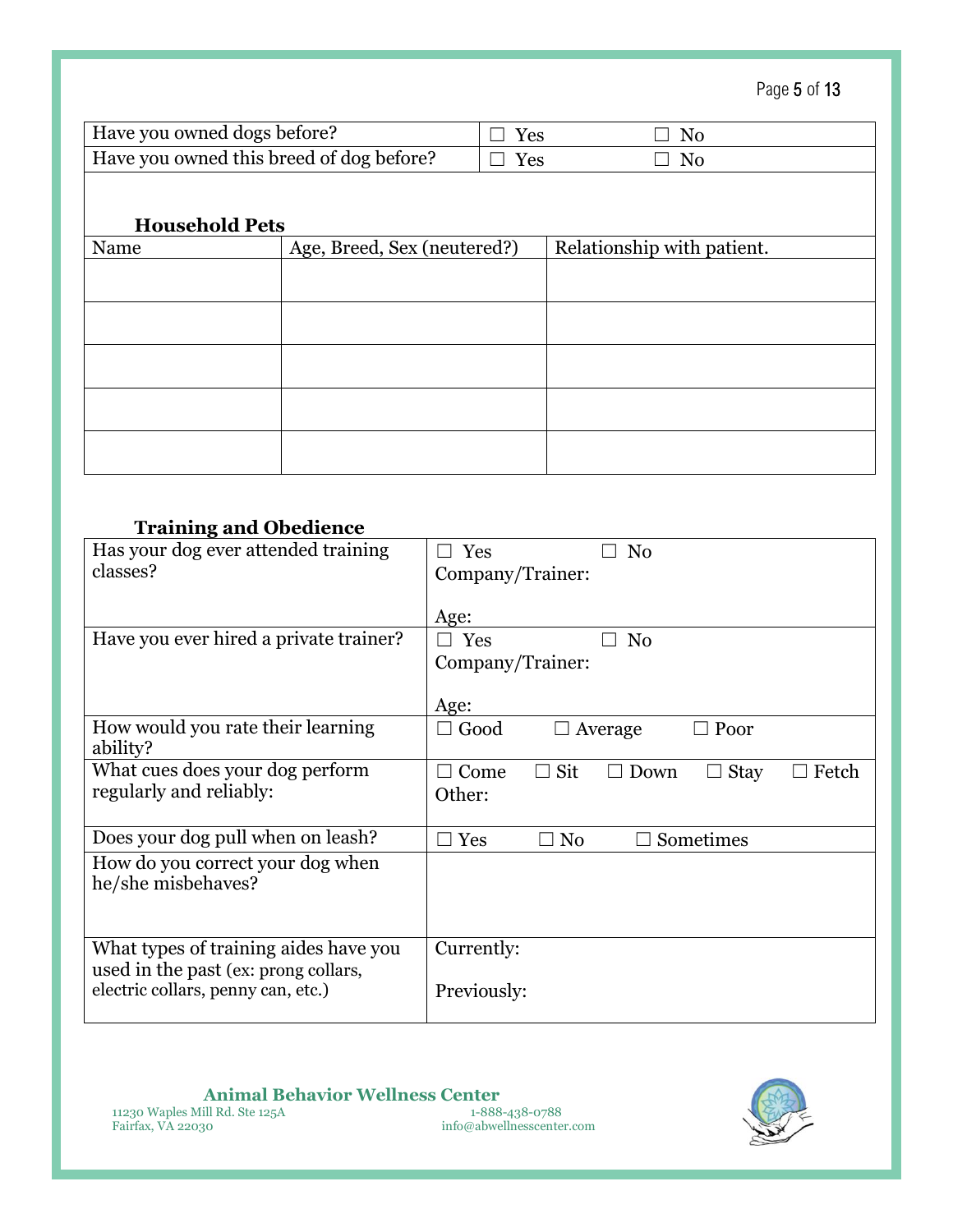## **Diet and Feeding Health**

| Brand of Food:                                                      |                                                                                      |
|---------------------------------------------------------------------|--------------------------------------------------------------------------------------|
| Amount and frequency:                                               |                                                                                      |
| Percent crude protein (on the bag/can):                             |                                                                                      |
| Where is the dog fed in relation to<br>other dogs in the household: | Next to each other $\Box$ Across the room<br>Shared bowl<br>In separate rooms/crates |
| Is the dog protective of their food?<br>(growl, snap, bite).        | N <sub>0</sub><br>Yes<br>Explain:                                                    |
| Describe your dog's appetite:                                       | Good<br>Poor<br>Average                                                              |
| At what speed does (s) he typically eat:                            | Slow<br>Fast<br>Grazes                                                               |
| Do you need to be present for your dog<br>to eat?                   | Yes<br>No<br>$\Box$                                                                  |
| Do you add any supplements to their<br>diet?                        | Yes<br>N <sub>0</sub><br>$\Box$<br>Explain:                                          |
| Does your dog have any food allergies<br>or sensitivities?          | Yes<br>No<br>Explain:                                                                |

### **Daily Activities**

| Where does your dog sleep?            |                         |
|---------------------------------------|-------------------------|
| Does your pet ever wake you at night? | l Yes<br>N <sub>0</sub> |
| If yes, how often and ideas on why?   | Explain:                |
|                                       |                         |
| How many hours per day do you think   |                         |
| your dog sleeps?                      |                         |
| How does your dog ask to go outside?  |                         |
|                                       |                         |
|                                       |                         |
| When/how often does he/she ask?       |                         |
|                                       |                         |
|                                       |                         |

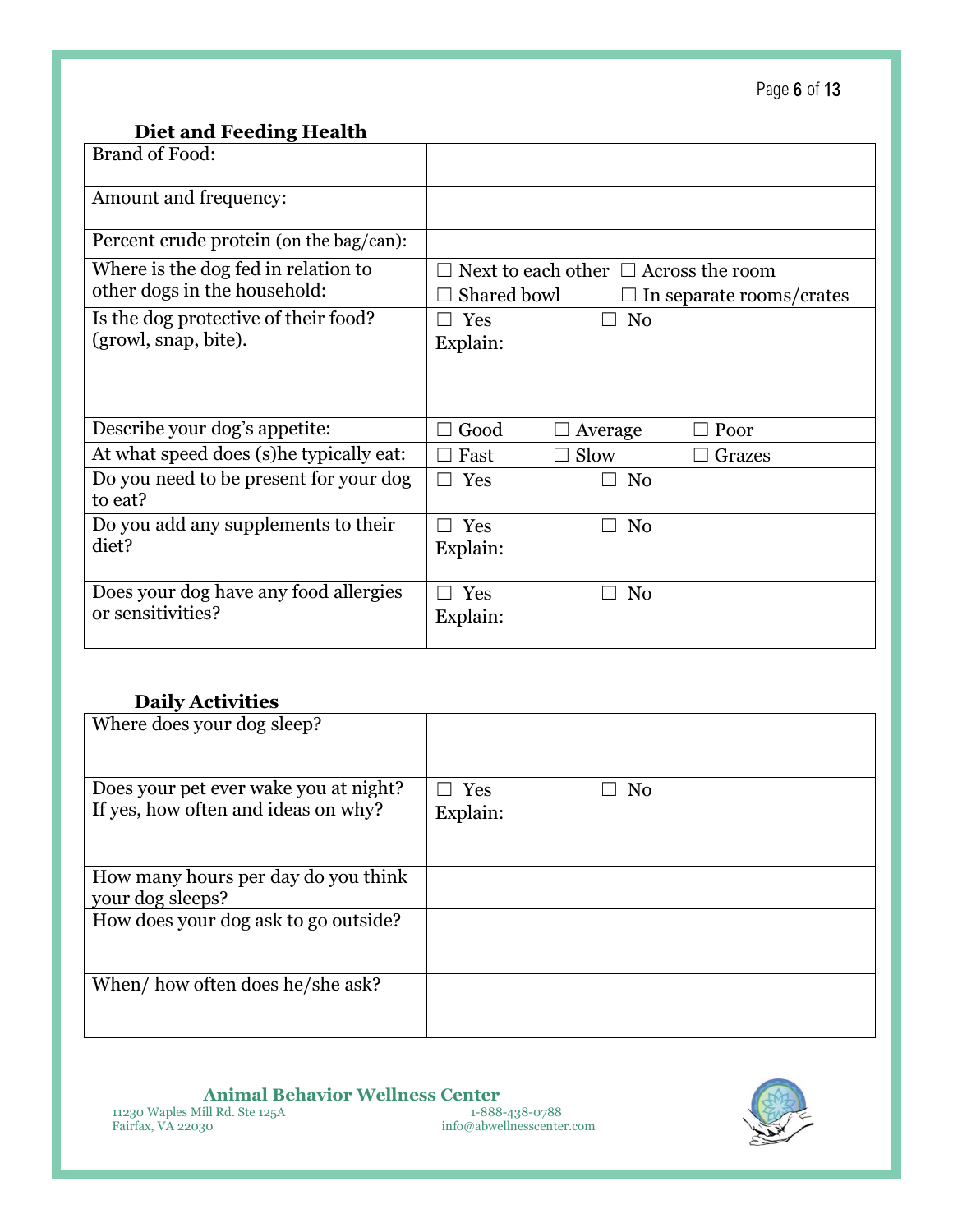# Page 7 of 13

| How long does your dog like to stay<br>out?                                                                                |                                                                 |
|----------------------------------------------------------------------------------------------------------------------------|-----------------------------------------------------------------|
|                                                                                                                            |                                                                 |
| Do you need to be present for them to<br>remain outside?                                                                   | Yes<br>N <sub>0</sub><br>$\mathcal{L}$                          |
| Do you have a fence (can your dog get<br>out)?                                                                             | Yes<br>N <sub>0</sub><br>$\Box$                                 |
| If yes, what type:                                                                                                         |                                                                 |
| Does your dog run the fence line<br>barking?                                                                               | Yes<br>N <sub>0</sub><br>H                                      |
| If yes, at dogs, people, or both?                                                                                          | <b>Both</b><br>People<br>Dogs                                   |
| What type of exercise does your dog<br>receive?                                                                            | Walk<br>Run<br>Agility<br>Other:                                |
| Is this done on or off leash?                                                                                              | Off<br><b>Both</b><br>On                                        |
| Is there any specific time devoted to                                                                                      | Yes<br>N <sub>0</sub><br>×                                      |
| play or training on a daily basis?                                                                                         | Details?                                                        |
| Is your dog playful?<br>What kinds of toys does he/she like?                                                               | Yes<br>No<br>$\mathcal{L}$<br>Details?                          |
| Where does your dog stay during the<br>day when no people are home?                                                        |                                                                 |
| What does your dog do as you prepare<br>to leave?                                                                          |                                                                 |
| On average, how long is your pet left<br>home alone without other people?                                                  |                                                                 |
| Does your dog ever vocalize, engage in<br>destructive behavior, urination,<br>defecate, or salivate while you are<br>gone? | Defecate<br>Salivate<br>Urinate<br>Vocalizations<br>Destruction |
| Have there been any changes in your<br>household routine?<br>(Ex: new job, new work schedule, new<br>baby, etc.)           | Yes<br>N <sub>0</sub><br>Explain:                               |

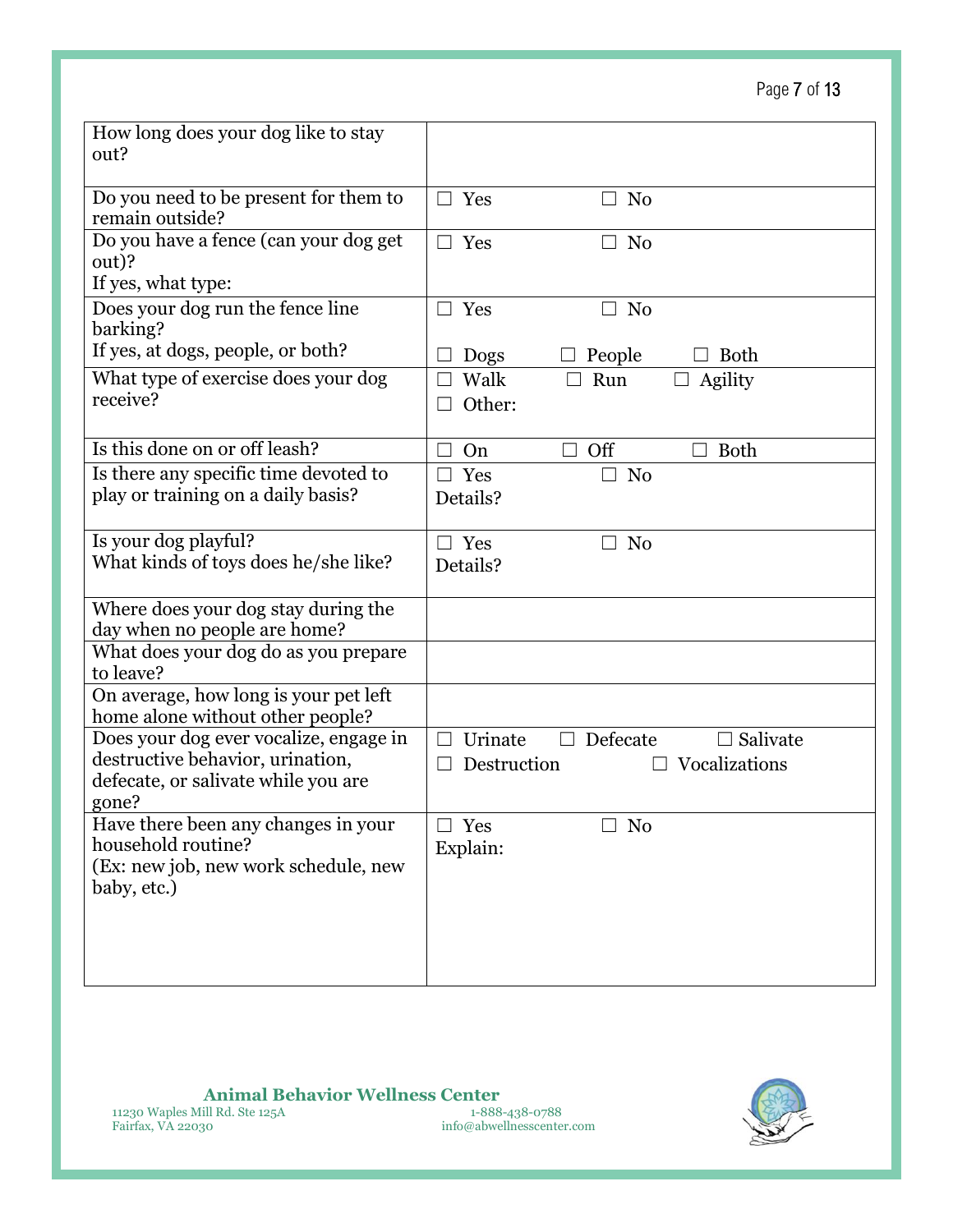| Page 8 of 13 |  |  |  |
|--------------|--|--|--|
|--------------|--|--|--|

### **Interactions with Family Members**

| micraetions with rainity members |                                                                                              |                      |                                  |                                 |                            |                                  |
|----------------------------------|----------------------------------------------------------------------------------------------|----------------------|----------------------------------|---------------------------------|----------------------------|----------------------------------|
|                                  | In what type of home do you reside?                                                          |                      | $\Box$ Apartment/Condo           |                                 | $\Box$ Townhouse           |                                  |
|                                  |                                                                                              | $\Box$ Single family |                                  |                                 | $\Box$ Other               |                                  |
|                                  |                                                                                              |                      | Click or tap here to enter text. |                                 |                            |                                  |
| Reaction to interactions.        |                                                                                              |                      |                                  |                                 |                            |                                  |
|                                  | Is there any aggression in the following circumstances? Aggression could be demonstrated by: |                      |                                  |                                 |                            |                                  |
| Snarling<br>$\bullet$            |                                                                                              | $\bullet$            | Lunging                          |                                 | $\bullet$                  | Nipping                          |
| Growling<br>$\bullet$            |                                                                                              |                      | Snapping (no contact)            |                                 | <b>Biting</b><br>$\bullet$ |                                  |
| <b>Barking</b>                   |                                                                                              |                      | Muzzle punching                  |                                 |                            |                                  |
|                                  | If yes to any section, please indicate the type of aggression as listed above.               |                      |                                  |                                 |                            |                                  |
|                                  | Adult $#1$                                                                                   | Adult $#2$           |                                  | Children                        |                            | Any other specific<br>individual |
| <b>Handling</b><br>Grooming      | $\Box$ Yes $\Box$ No $\Box$ N/A                                                              |                      | $\Box$ Yes $\Box$ No $\Box$ N/A  | $\Box$ Yes $\Box$ No $\Box$ N/A |                            |                                  |
| Petting<br>Hugging               | $\Box$ Yes $\Box$ No $\Box$ N/A                                                              |                      | $\Box$ Yes $\Box$ No $\Box$ N/A  | $\Box$ Yes $\Box$ No $\Box$ N/A |                            |                                  |
| Disturb while<br>resting         | $\Box$ Yes $\Box$ No $\Box$ N/A                                                              |                      | $\Box$ Yes $\Box$ No $\Box$ N/A  | $\Box$ Yes $\Box$ No $\Box$ N/A |                            |                                  |
| <b>Disciplining</b>              | $\Box$ Yes $\Box$ No $\Box$ N/A                                                              |                      | $\Box$ Yes $\Box$ No $\Box$ N/A  | $\Box$ Yes $\Box$ No $\Box$ N/A |                            |                                  |
| Take away<br>food                | $\Box$ Yes $\Box$ No $\Box$ N/A                                                              |                      | $\Box$ Yes $\Box$ No $\Box$ N/A  | $\Box$ Yes $\Box$ No $\Box$ N/A |                            |                                  |
| Taking other<br>objects          | $\Box$ Yes $\Box$ No $\Box$ N/A                                                              |                      | $\Box$ Yes $\Box$ No $\Box$ N/A  | $\Box$ Yes $\Box$ No $\Box$ N/A |                            |                                  |

If yes to any, please explain below:

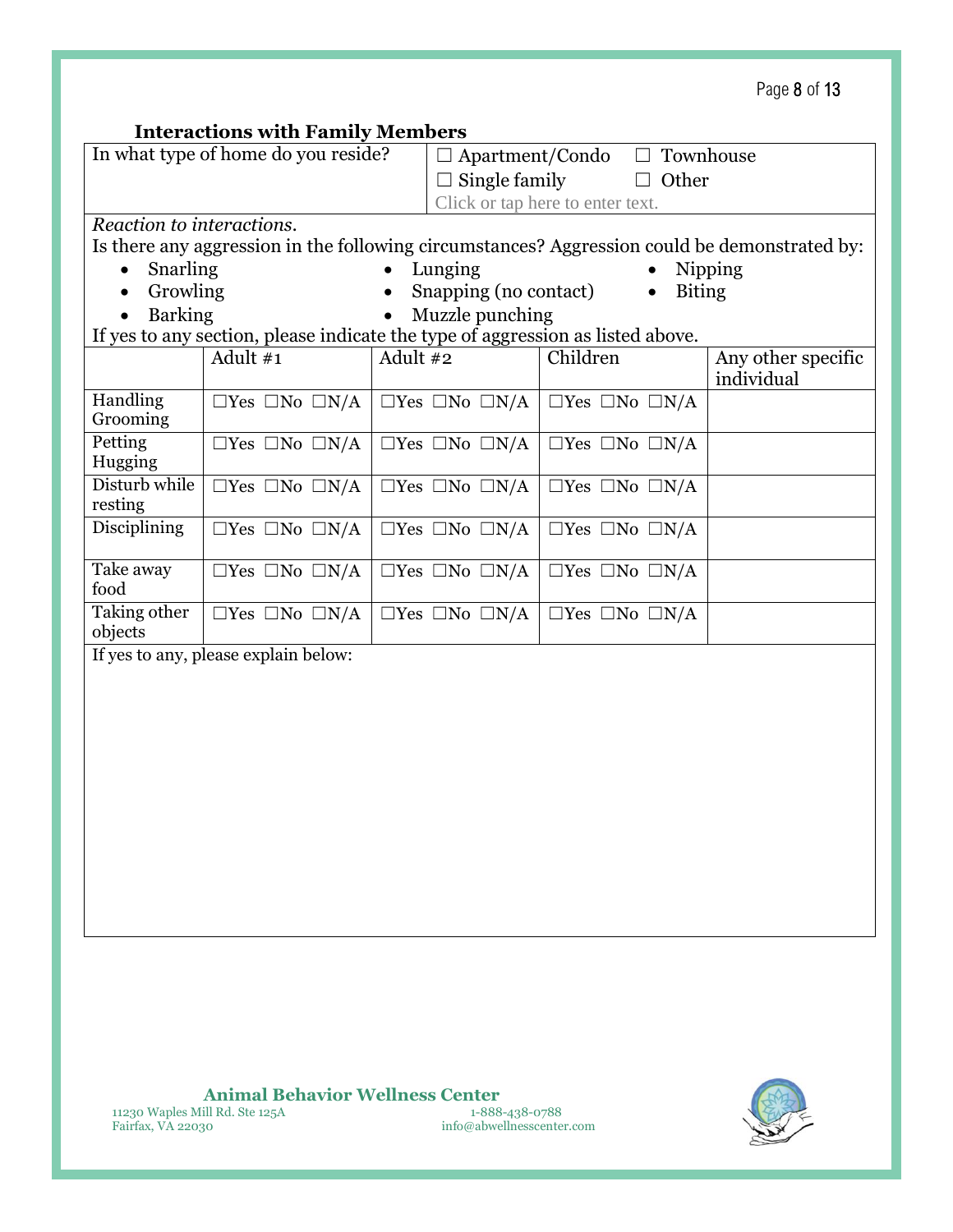### **Interaction with Others**

| How does your dog behavior when the<br>doorbell rings?             |                  |             |                   |  |
|--------------------------------------------------------------------|------------------|-------------|-------------------|--|
| What is your dog's response to the<br>following types of visitors? |                  | Frequent:   |                   |  |
|                                                                    |                  | Occasional: |                   |  |
|                                                                    |                  | New:        |                   |  |
|                                                                    |                  |             |                   |  |
| Dog's Reaction to                                                  | Inside the Home: |             | Outside the Home: |  |
| Unknown men                                                        |                  |             |                   |  |
| Unknown women                                                      |                  |             |                   |  |
|                                                                    |                  |             |                   |  |
| Unknown children                                                   |                  |             |                   |  |
| Unknown dogs (on leash)                                            |                  |             |                   |  |
| Unknown dogs (off leash)                                           |                  |             |                   |  |
| Other animals (cats,<br>squirrels, etc.)                           |                  |             |                   |  |
| Crowds/busy areas                                                  |                  |             |                   |  |
| Trucks, buses, vehicles                                            |                  |             |                   |  |

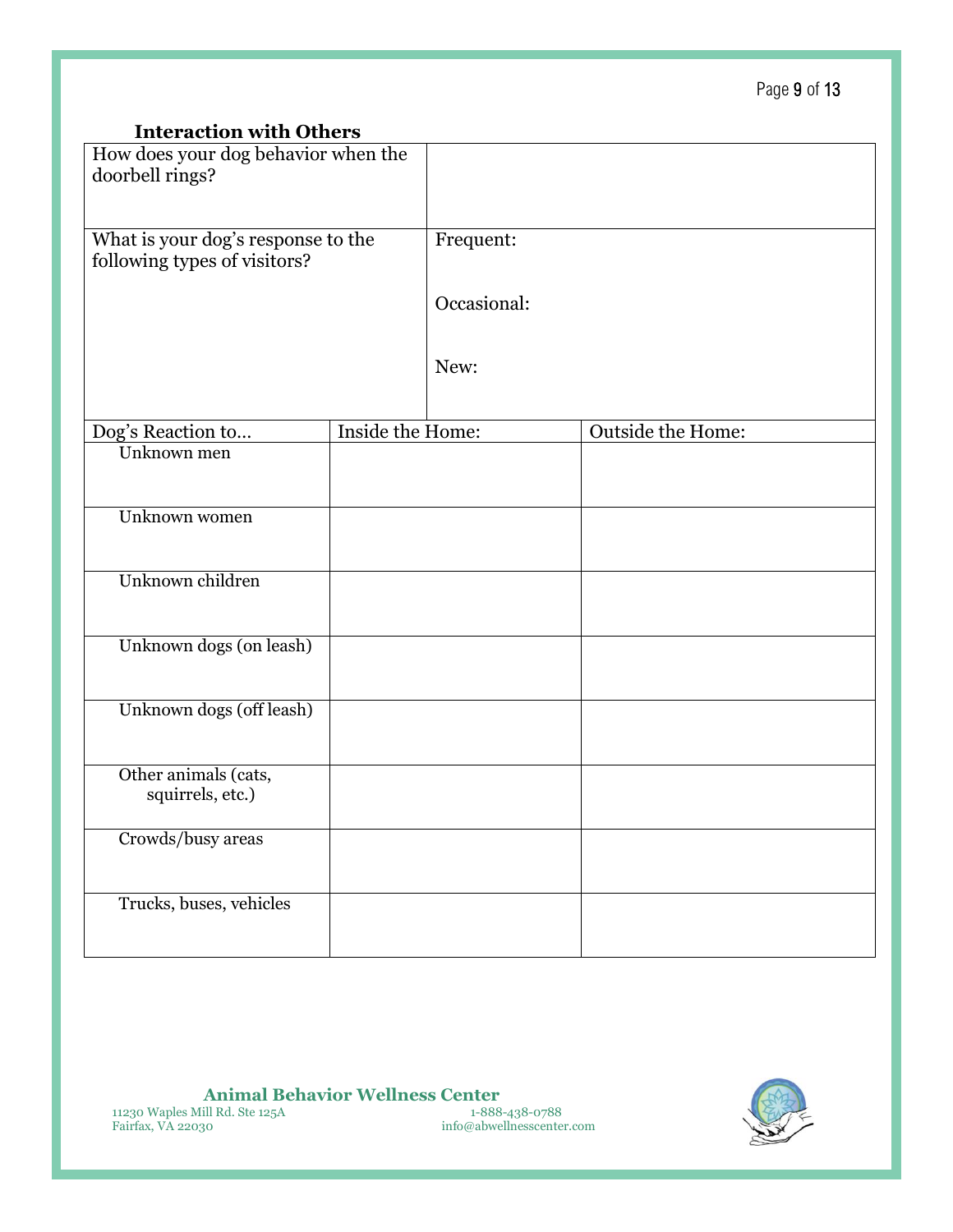Page 10 of 13

## **Other Behaviors**

| Does your dog show inappropriate<br>mounting or other sexual activity?                                            | Yes<br>Explain:                 | N <sub>0</sub>                 |
|-------------------------------------------------------------------------------------------------------------------|---------------------------------|--------------------------------|
| Is your dog protective over parts of his<br>or her body? (ex: ears, mouth, feet)                                  | Yes<br>Explain:                 | No                             |
| Does your pet lick or chew his/her<br>body more than you would expect?                                            | Yes<br>Explain:                 | N <sub>0</sub>                 |
| Does your pet lick other objects or<br>people more than you would expect?                                         | Yes<br>Explain:                 | N <sub>0</sub>                 |
| Does your dog display any reaction to<br>noises such as thunderstorms or<br>fireworks?                            | Yes<br>Explain:                 | N <sub>0</sub>                 |
| Does your dog ever chase his/her tail,<br>go after lights/shadows, or snap at the<br>air when nothing is present? | Yes<br>$\mathsf{L}$<br>Explain: | N <sub>0</sub>                 |
| Are there any other behaviors you find<br>objectionable that you have not yet<br>mentioned?                       | $\Box$ Yes<br>Explain:          | N <sub>0</sub><br>$\mathsf{L}$ |

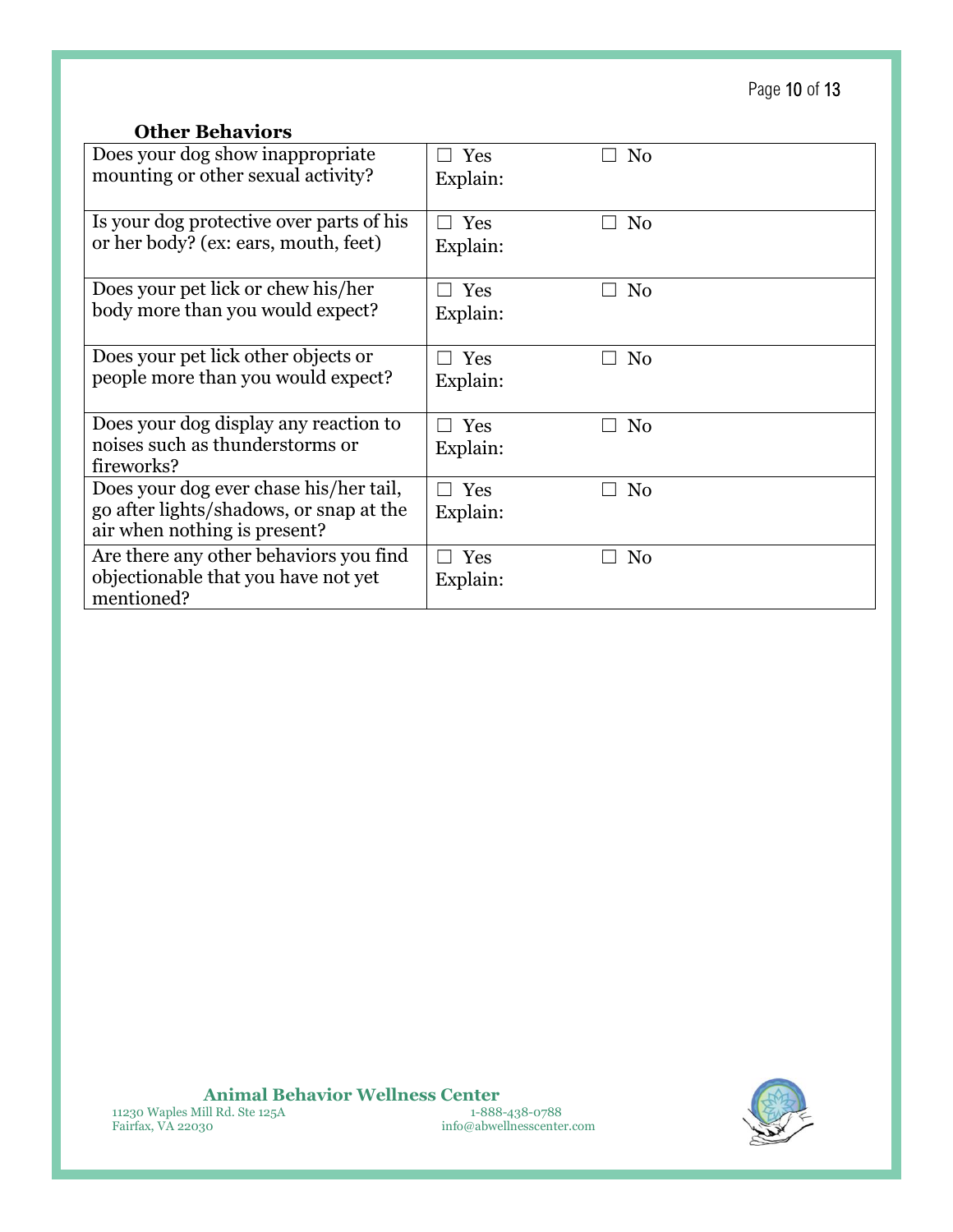|                                                                                                        | . ago o. . o                                         |
|--------------------------------------------------------------------------------------------------------|------------------------------------------------------|
| <b>Aggression (If applicable)</b>                                                                      |                                                      |
| Describe the very first incident that<br>indicated to you there was a problem.<br>How old was the pet? |                                                      |
| Describe the most recent incident.                                                                     |                                                      |
|                                                                                                        |                                                      |
| What did the dog's body look like? (ear                                                                |                                                      |
| or tail position, hair standing up, etc.)                                                              |                                                      |
| What was your reaction or response to                                                                  |                                                      |
| this event?                                                                                            |                                                      |
| What was your dog's reaction to your<br>response?                                                      |                                                      |
| Was there contact?                                                                                     | Yes<br>No<br>П                                       |
| If yes, what type of injury?                                                                           | Scratch $\Box$ Bruise $\Box$ Puncture(s) $\Box$ Tear |
| How frequently does this type of                                                                       | Multiple times per day<br>Daily                      |
| incident occur?                                                                                        | Several times per week<br>Weekly                     |
|                                                                                                        | Monthly<br>Too sporadic                              |

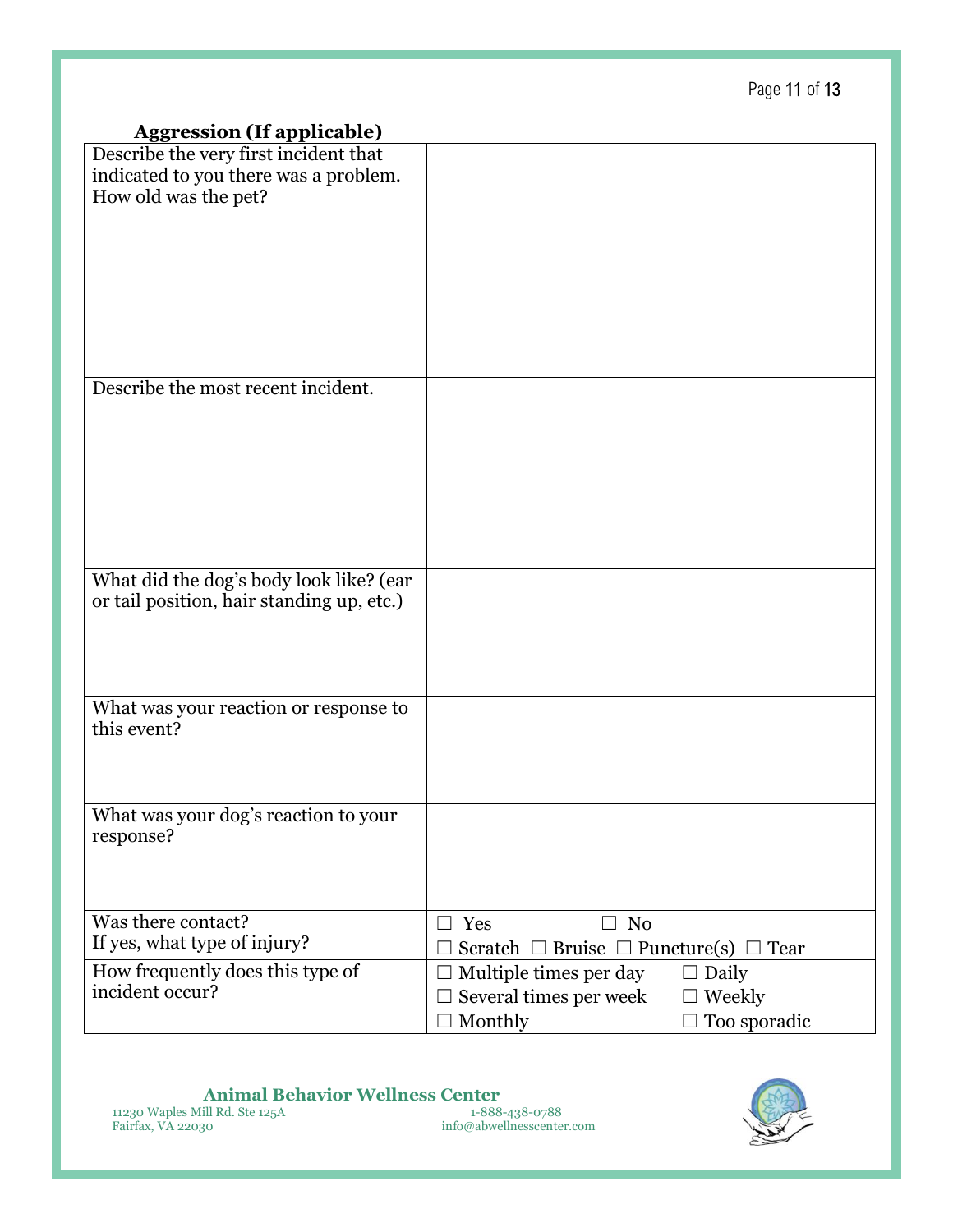|                                               |               |                 | Page 12 of 13    |
|-----------------------------------------------|---------------|-----------------|------------------|
| What has been done to correct the<br>problem? |               |                 |                  |
| The problem is getting:                       | <b>Better</b> | $\square$ Worse | $\Box$ No change |
| What do you suspect is the cause?             |               |                 |                  |

### **Relationship with Pet**

| waanommp waar i di<br>What are your feelings about the dog's | Adult Owner #1: |
|--------------------------------------------------------------|-----------------|
|                                                              |                 |
| present behavior?                                            |                 |
|                                                              |                 |
|                                                              |                 |
|                                                              |                 |
|                                                              | Adult Owner #2: |
|                                                              |                 |
|                                                              |                 |
|                                                              |                 |
|                                                              |                 |
|                                                              |                 |
|                                                              | Children/Other: |
|                                                              |                 |
|                                                              |                 |
|                                                              |                 |
|                                                              |                 |
|                                                              |                 |
| What is your expectation for change?                         |                 |
|                                                              |                 |
|                                                              |                 |
|                                                              |                 |
|                                                              |                 |
| What are your goals for treatment?                           |                 |
|                                                              |                 |
|                                                              |                 |
|                                                              |                 |
|                                                              |                 |
|                                                              |                 |